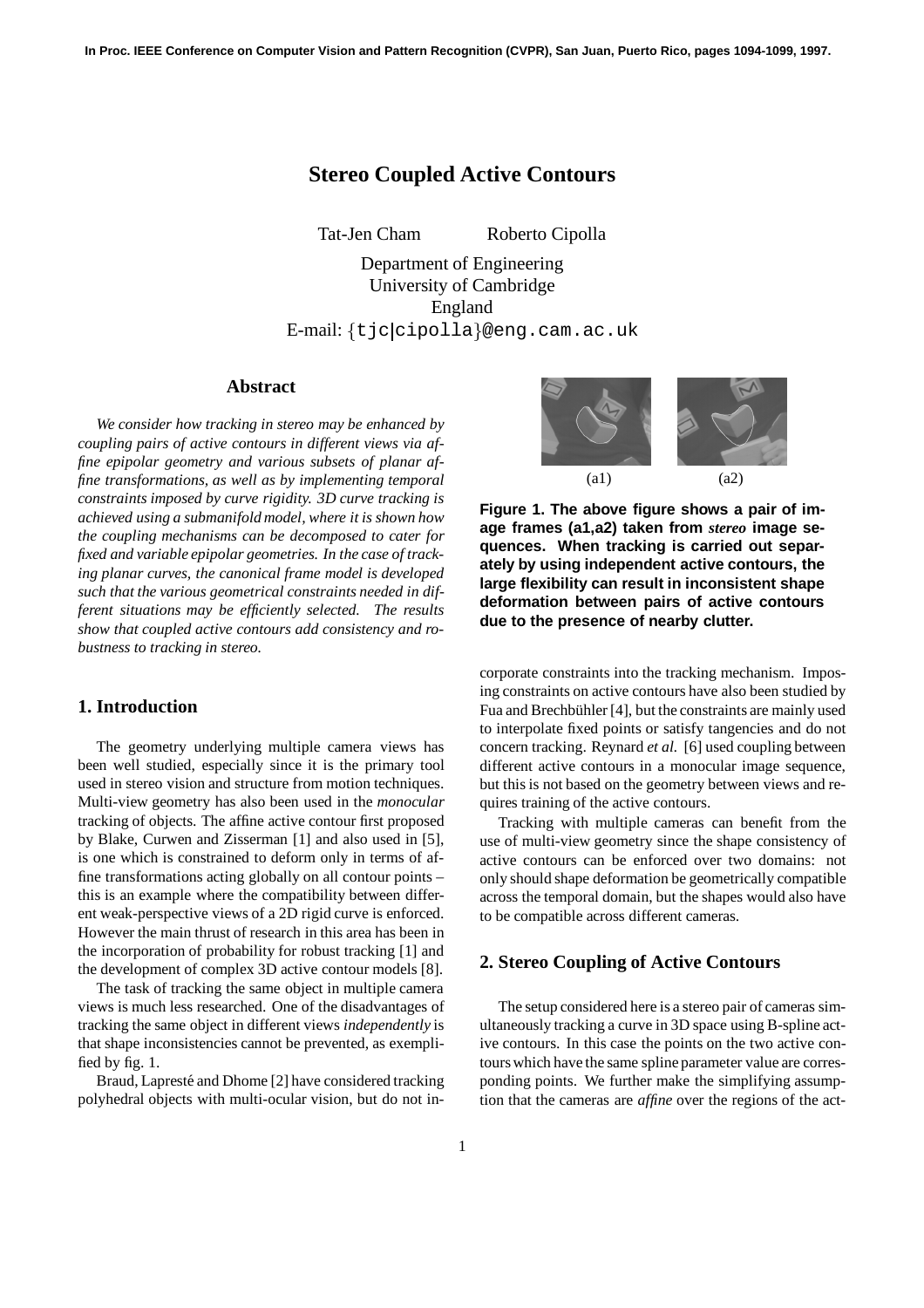ive contours.The following stereo tracking situations will be studied here:

- 1. tracking non-rigid 3D curves with separate analysis for fixed and variable stereo epipolar geometry;
- 2. tracking rigid and non-rigid planar curves, again with fixed and variable stereo epipolar geometry; and
- 3. tracking rigid and non-rigid curves in a fixed plane.

The stereo tracking of rigid 3D curves is also an important case to consider but this has been left for future work.

#### **2.1. Models for Coupled Active Contours**

Two different models are used for coupled active contours in the different tracking situations considered above:

- 1. **Submanifold Model**. The positions of all the control points in the two B-spline active contours are treated as a single vector representing some state in a highdimensional space. Forcing all iterations of the active contours to satisfy some form of geometry (eg. epipolar or 2D affine) therefore involves projecting the state-change vectors onto the associated lower dimension manifold. This general model encompasses the affine subspace projection method by Blake *et al.* [1].
- 2. **Canonical Frame Model**. In this model, the two 'slave' active contours in the image frames are affine transformed versions of a 'master' active contour which lies in a canonical frame. This formulation intrinsically decomposes the deformation of the active contours into two steps: a deformation in the master active contour which drives the deformation in the slave active contours, and a change in the affine transformations relating the canonical frame to the image frames. See fig. 2. It is *not* satisfactory to treat one of the active contoursin an image frame as a master, since this leads to a bias in tracking errors (the slave contour will have larger errors). This model is only suitable for tracking planar curves.

#### **3. Affine Epipolar Coupling Mechanisms**

Epipolar geometry may be used to couple stereo active contours tracking 3D curves via the submanifold model. The geometry subspace may be determined according to the *affine epipolar constraint* [7]:

$$
\begin{bmatrix} x & y & x' & y' & 1 \end{bmatrix} \begin{bmatrix} f_1 \\ f_2 \\ f_3 \\ f_4 \\ 1 \end{bmatrix} = 0 \tag{1}
$$



**Figure 2. The canonical frame model for stereocoupled active contours comprises a 'master' active contour in a canonical reference frame, which controls the 'slave' active contours in the image frames. See text for details.**

where  $f_1 \ldots f_4$  are the elements of some *affine fundamental matrix*, while  $x$  and  $x'$  are corresponding image points which may be considered to be corresponding control points of the B-spline active contours in the current context.

Instead of computing the best state for a pair of *unconstrained* active contours (represented by an augmented vector involving control point positions) and projecting this state onto the submanifold, we can ensure that the active contours are started such that the initial state lies on the submanifold and thereafter force all state updates to similarly lie on the submanifold.

Suppose the changes in state  $d_i$ 's computed for the pair of *unconstrained* active contours during a tracking process is given by

$$
d_j = \left[ \begin{array}{cc} \Delta p_{jx} & \Delta p_{jy} & \Delta p'_{jx} & \Delta p'_{jy} \end{array} \right]^T \quad , \quad j = 1 \dots N \tag{2}
$$

where  $p_j = [p_{jx} p_{jy}]^T$  and  $p'_j$  are the *j*th corresponding<br>control points (in vector form) on the splines out of a total control points (in vector form) on the splines out of a total of  $N$ .

From (1), the changes in state  $\hat{d}_i$ 's for *epipolar-coupled* active contours must necessarily satisfy

$$
\left[ \begin{array}{cc} p_j^T & p_j^T \end{array} \right] \Delta f + \hat{d}_j^T (f + \Delta f) = 0 \tag{3}
$$

where  $\Delta f$  is the change in the vectored affine fundamental matrix  $f$  given by

$$
\boldsymbol{f} = \begin{bmatrix} f_1 & f_2 & f_3 & f_4 \end{bmatrix}^T \tag{4}
$$

which may be fixed throughout the tracking (eg. fixed cameras) or updated at each time-step.

The preferred manner in which to calculate the changes in state  $\hat{d}_i$ 's *and* the change in epipolar geometry  $\Delta f$  is to carry this out in two steps:

1. **Fixed Epipolar Geometry.** Compute  $\hat{d}_{iu}$ , the components of  $\hat{d}_i$  perpendicular to the current  $f$ . These are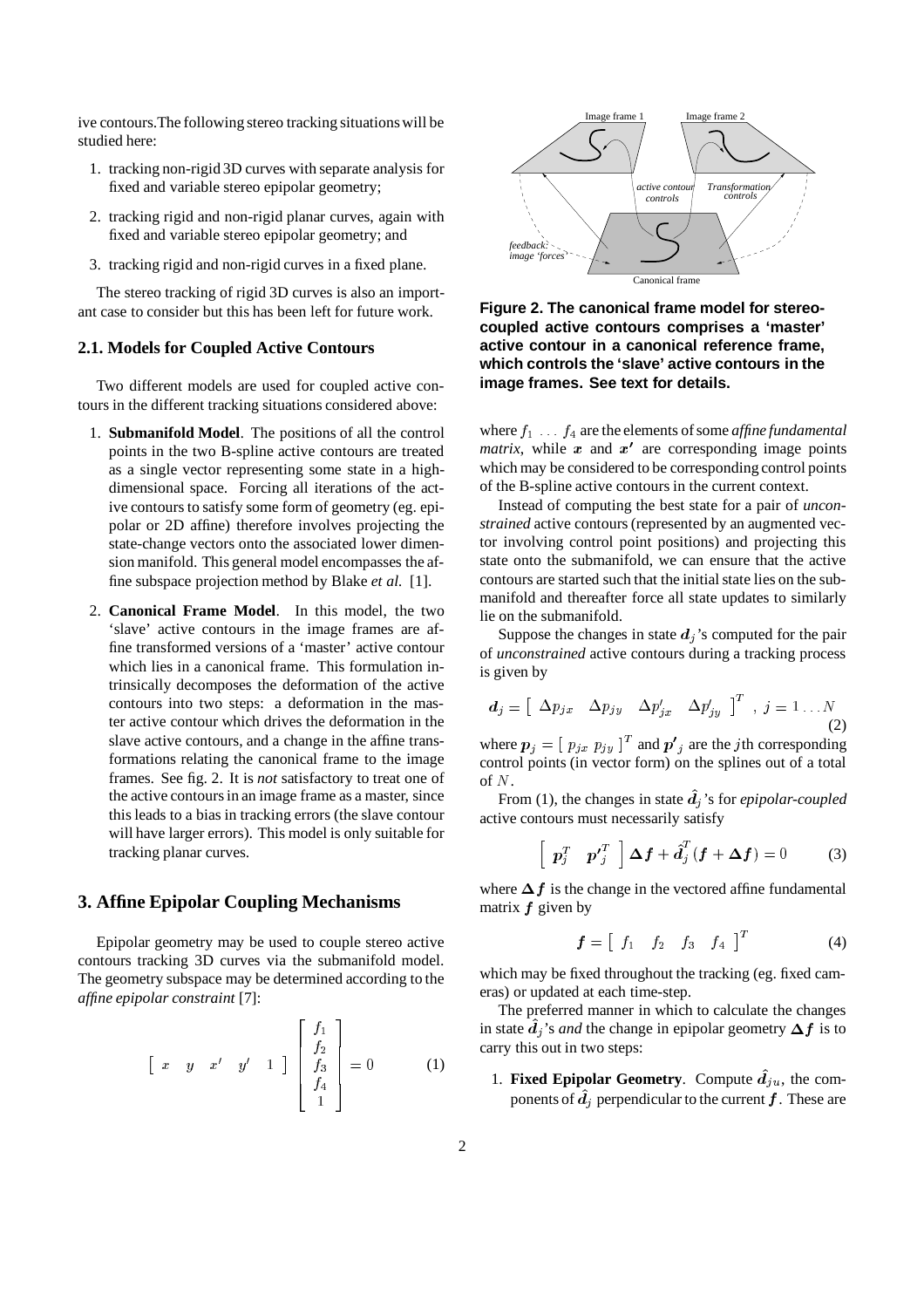exactly the components of the unconstrained changes of state  $d_i$ 's perpendicular to  $f$ , *ie. the components which satisfy the current epipolar geometry*. Since the epipolar geometry does not change, neither does  $f$ .

2. **Updating Epipolar Geometry**. Compute the optimal change in epipolar geometry  $\Delta f$  via a least-squares operation on the components of  $d_i$ 's parallel to the current  $f$ .  $d_{j\nu}$ 's, the components of  $d_j$ 's parallel to the *updated*  $f$  may be found via (3).



**Figure 3. If the active contour in one image frame is fixed, the deformation of its opposite stereo half may be decomposed into: (a) a deformation along the current epipolar lines, and (b) a deformation perpendicular to the current epipolar lines with corresponding updates to the epipolar lines.**

The final epipolar-coupled changes in state are given by

$$
\hat{\bm{d}}_j = \hat{\bm{d}}_{ju} + \hat{\bm{d}}_{jv} \tag{5}
$$

In order to provide an intuitive idea for this decomposition, fig. 3 shows the deformation of an active contour  $S$ in one image frame for the case in which its opposite active contour  $S'$  remains fixed. Step 1 adjusts deforms the active contour along the epipolar lines thereby retaining the epipolar geometry, while step 2 further adjusts the epipolar geometry based on components of 'image forces' perpendicular to the epipolar lines. The advantage of such a decomposition is that if the epipolar geometry is known to be fixed, only step 1 needs to be carried out. Details are given in [3].

#### **3.1. Results**

In fig. 4, results for tracking a 3D curve under fixed epipolar geometry are presented. The epipolar consistency enforced in the coupled active contours help to overcome tracking distraction caused by clutter in directions perpendicular to the epipolar lines (the active contours behave like unconstrained active contours in directions parallel to the epipolar line as would be expected). Without the inbuilt epipolar constraints, the active contours are much more likely to be attracted to neighbouring strong edges, as was shown in fig. 1.



**Figure 4. The pairs of active contours shown in figures (a1),(a2) and (b1),(b2) are constrained to share the same affine epipolar geometry. Note the white edge in (b2) does not distract the tracker as was the case in fig. 1.**

In fig. 5, the results for tracking 3D curves with a variable epipolar geometry, as would be necessary when the cameras are moving, are shown. The constraints in this case are comparatively weaker than those in the previous case with fixed epipolar geometry, in that there are an additional four degrees of freedom. More details are provided in [3].



**Figure 5. When the epipolar geometry is not fixed but iteratively updated, the additional degrees of freedom cater for changes in camera configuration, but at a loss of tracking robustness.**

# **4. Coupling with 2D Affine Transformations**

When simultaneously tracking planar curves in cameras with small fields of view, the active contours can be constrained to share the same affine structure. In the case, the control points  $p_i$ 's and  $p'_i$ 's of corresponding splines will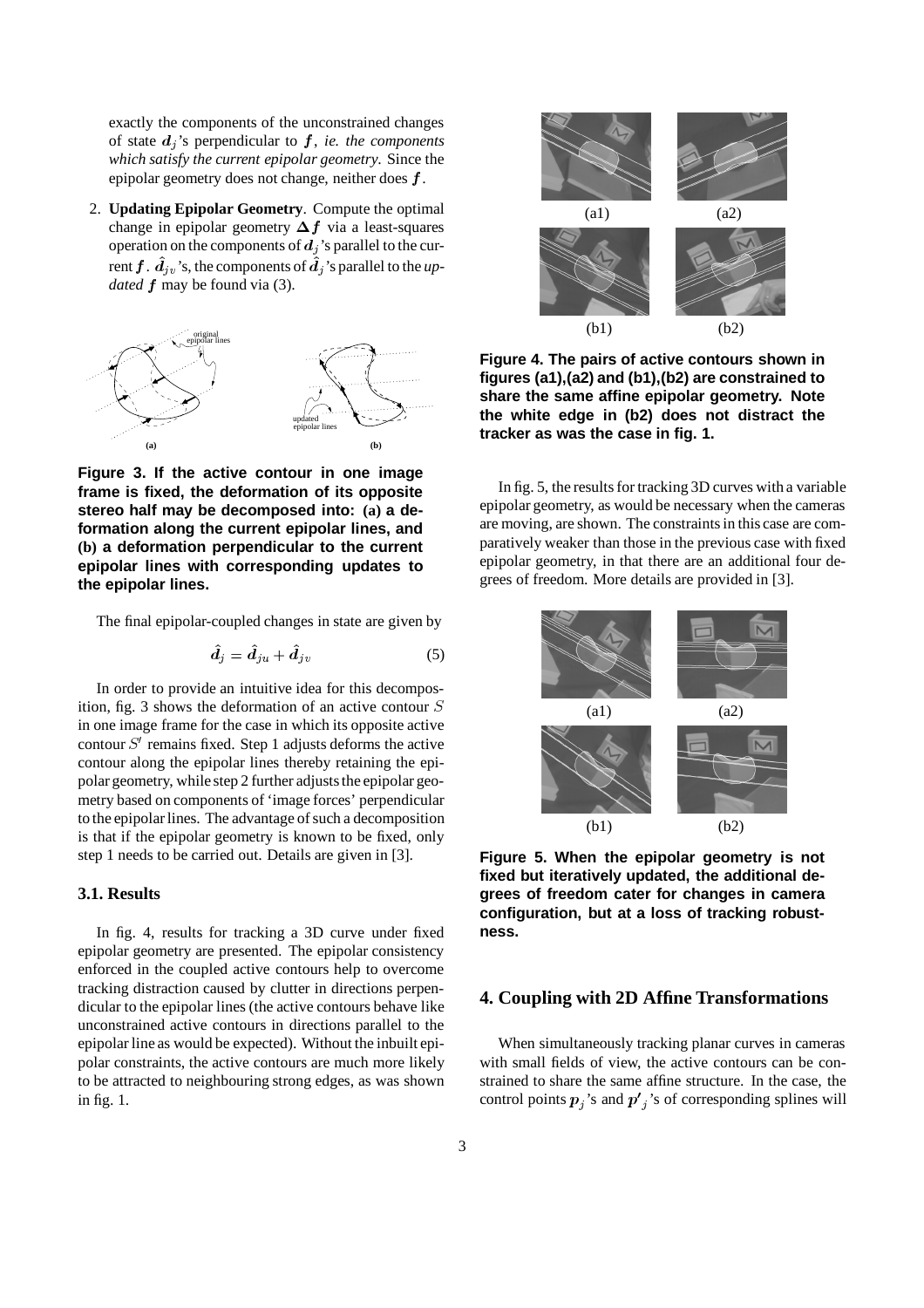be related by an affine transformation given by

$$
\boldsymbol{p'}_j^T = \boldsymbol{p}_j^T \boldsymbol{A} + \boldsymbol{t}^T \tag{6}
$$

where

$$
\mathbf{A}^T = \left[ \begin{array}{cc} a_1 & a_2 \\ a_3 & a_4 \end{array} \right], \ \mathbf{t} = \left[ \begin{array}{c} t_1 \\ t_2 \end{array} \right] \tag{7}
$$

and  $a_1 \ldots a_4$ ,  $t_1 \ldots t_2$  are parameters of the affine transformation.

Similarly, both  $p_i$ 's and  $p'_i$ 's may be related to control points % 's in some *canonical frame* such that

$$
\boldsymbol{p}_j^T = \boldsymbol{q}_j^T \boldsymbol{A}_1 + \boldsymbol{t}_1^T \tag{8}
$$

$$
\boldsymbol{p'}_j^T = \boldsymbol{q}_j^T \boldsymbol{A}_2 + \boldsymbol{t}_2^T \tag{9}
$$

where  $A_1$ ,  $A_2$  are matrices and  $t_1$ ,  $t_2$  are vectors such that

$$
\mathbf{A} = \mathbf{A_1}^{-1} \mathbf{A_2} \tag{10}
$$
\n
$$
\mathbf{A} = \mathbf{A_1}^T \mathbf{A_2} \tag{11}
$$

$$
t^T = t_2{}^T - t_1{}^T A_1{}^{-1} A_2 \qquad (11)
$$

 The control points of the *master* active contour in the canonical frame are given by  $q_i$ 's. The deformation of the slave active contours in the image frames are therefore effected by manipulating the master active contour via  $q_i$ 's *and* the affine transformation parameters  $A_1, A_2, t_1$  and  $t_2$ .  $\qquad \quad \ \ \, 4$ 

The advantage of the Canonical Frame Model lies in the ease in choosing different modes of operation. Table 1 show how different tracking modes can be effected. For example if a rigid curve is to be tracked under variable epipolar geometry (eg. if cameras are not stationary), the master active contour in the canonical frame is fixed by keeping  $q_i$ 's constant, while the affine transformation parameters relating the canonical frame to the image frames  $A_1$ ,  $A_2$ ,  $t_1$  and  $t_2$  can be optimally updated without constraints in the tracking process.

## **4.1. 2D Affine Transformations with Variable Epipolar Geometry**

The equations for updating the parameters  $q_i$ 's,  $A_1$ ,  $A_2$ , 1, and  $t_2$  are fairly straightforward and are given in [3].

The results for tracking 2D affine curves using the canonical frame model are shown in fig. 6,7. For fig. 6(a1,a2,b1,b2), the active contours are tracking in the *rigid curve mode* in that only affine deformations of the contours are allowed. This is very much similar to the stereo affine-deforming active contours used in [5], except that in this case the two contours share the same affine structure.

This is more evident in fig. 7(a1,a2,b1,b2) in which the tracking is carried out using the *non-rigid curve mode*. The active contours are not constrained to deform affinely, but are still required to share the same affine structure. *This is particularlyuseful forinitialisingthe active contoursin situationswhen the shapes of the contours being tracked are not known in advance*.

| <b>Tracking Mode?</b> |                         | <b>Action Required</b>                        |                                                    |
|-----------------------|-------------------------|-----------------------------------------------|----------------------------------------------------|
| Class of<br>Geometry  | Rigidity<br>οf<br>curve | Update action<br>for master active<br>contour | Update action for<br>transforma-<br>affine<br>tion |
| Variable<br>epipolar  | Non-<br>rigid           | Unconstrained                                 | Unconstrained                                      |
| Variable<br>epipolar  | Rigid                   | Fixed                                         | Unconstrained                                      |
| Fixed<br>epipolar     | Non-<br>rigid           | Unconstrained                                 | Epipolar-consistent                                |
| Fixed<br>epipolar     | Rigid                   | Fixed                                         | Epipolar-consistent                                |
| Fixed<br>planar       | Non-<br>rigid           | Unconstrained                                 | Fixed                                              |
| Fixed<br>planar       | Rigid                   | Affine<br>Deformation                         | Fixed                                              |

**Table 1. Modes of operation for the Canonical Frame Model. The two left columns show the choices of tracking operation available. The two right columns show the update actions which must be performed for the desired tracking operation.**

## **4.2. 2D Affine Transformations with Fixed Epipolar Geometry**

It is possible to restrict the changes in the affine transformation parameters such that the epipolar geometry remains fixed, as shown by the following theorem:

#### **Theorem 1 (2D Affine Geometry – Epipolar Geometry Relation)**

*If a set of points related by a 2D affine transformation with*  $$ *satisfying the affine epipolar geometry with parameters ,*  $f_2$ ,  $f_3$  and  $f_4$  as in (1), the parameters are necessarily re*lated in the following way:*

$$
\begin{bmatrix} f_3 & f_4 & 0 & 0 & 0 & 0 & f_1 \\ 0 & 0 & f_3 & f_4 & 0 & 0 & f_2 \\ 0 & 0 & 0 & 0 & f_3 & f_4 & 1 \end{bmatrix} \begin{bmatrix} a_1 \\ a_2 \\ a_3 \\ a_4 \\ t_1 \\ t_2 \\ t_2 \\ 1 \end{bmatrix} = \mathbf{0} \quad (12)
$$

In particular we see that the six independent parameters in the affine transformation in (6) is confined to *three* degrees of freedom in this case. Proof of theorem 1 and further details may be found in [3].

Figure 8 shows the tracking of rigid planar curves in which the epipolar geometry is fixed. The additional constraints imposed provide greater resilience against clutter and minor occlusions.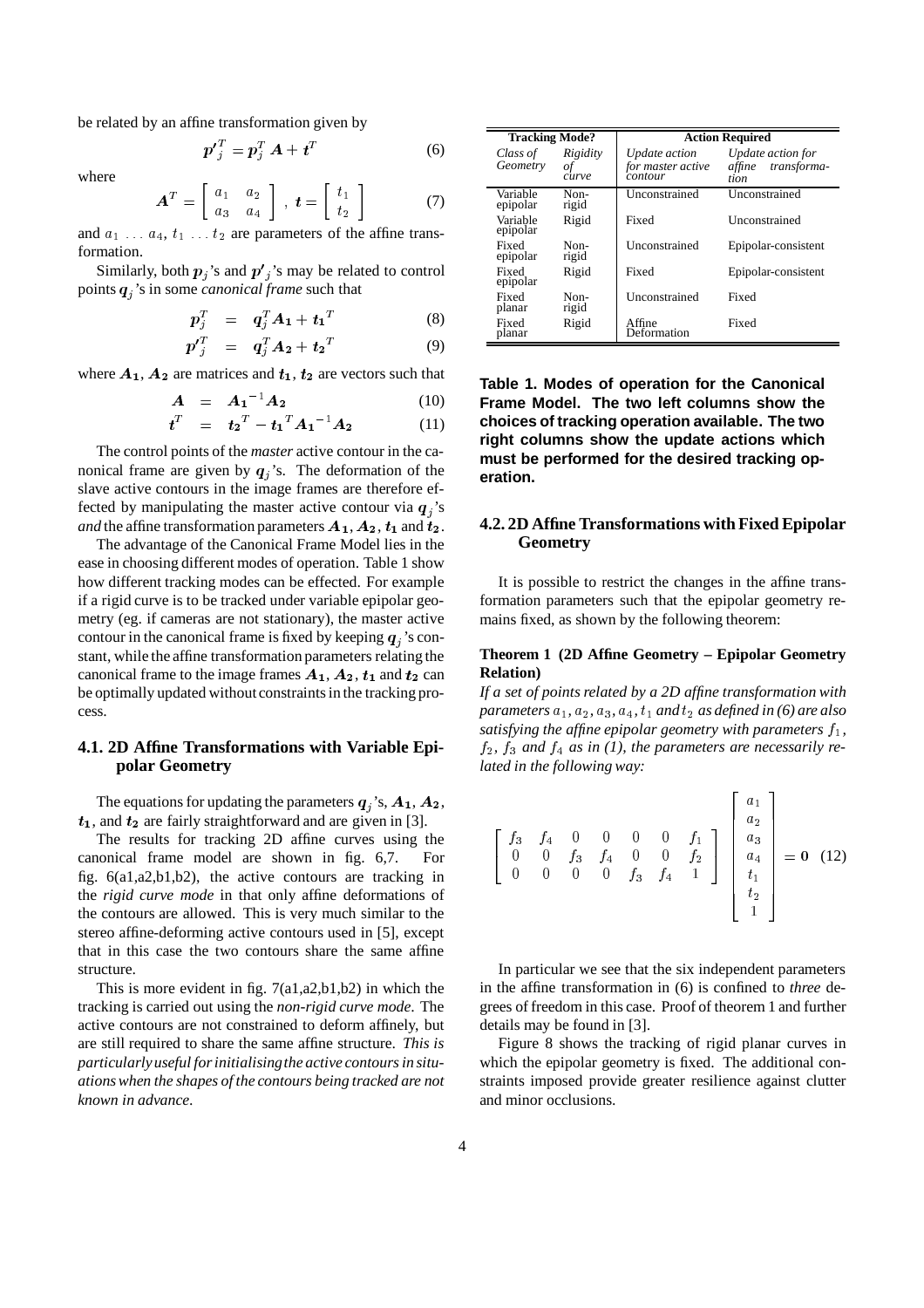

**Figure 6. (a1,a2,b1,b2) In rigid curve mode, pairs of stereo active contours are not only required to share the same 2D affine structure, but are also required to deform affinely in time.**



**Figure 7. In (a1,a2,b1,b2), the pairs of active contours share the same affine structure but are not required to deform affinely in time. This is useful for tracking non-rigid 2D curves.**

# **4.3. Results for Tracking Curves in a Fixed Affine Plane**

In some situations it is useful to track planar curves moving in a fixed plane. For example it may be useful to track the roof outlines of moving cars in a traffic scene, or the boundaries of biological cells.

In fig. 9, the tracking of rigid planar curves which lie in some fixed plane is shown. In this case, the planar curve being tracked lies in the ground plane. While fig. 9(a1,a2,b1,b2) show that movement of the curve is tracked, fig. 9(c1,c2) demonstrate that the tracking is robust to occlusion.

#### **4.4. Affine Symmetry**

The main purpose for developing affine symmetrically coupled active contours is that the tracking of objects that



**Figure 8. If the pair of stereo active contours is not only affine transformation-related but also operate under a fixed epipolar geometry, robustness of tracking to background clutter improves.**

are surfaces of revolution is best achieved by following their occluding contours, which are affine symmetric pairs<sup>1</sup>. These active contours differ from the ones developed in the previous sections in that pairs of coupled contours will be located in the same image, and therefore may be used for a monocular tracking system. Moreover, it is also possible to enforce the ends of both active contours to be joined, such that they may be treated as a single affine symmetric active contour. The canonical frame model is, as with other 2D coupled contours, best employed here, since an affine symmetrical transformation may be represented via a canonical frame model formulation, such that

$$
\boldsymbol{q}_j^T = \boldsymbol{p}_j^T \; \boldsymbol{Z}_1 + \left[ \begin{array}{cc} C & 0 \end{array} \right] = \boldsymbol{p'}_j^T \; \boldsymbol{Z}_2 - \left[ \begin{array}{cc} C & 0 \end{array} \right] \quad (13)
$$

where

$$
Z_1 = \begin{bmatrix} -\sin\phi & \sin\alpha \\ \cos\phi & -\cos\alpha \end{bmatrix}, Z_2 = \begin{bmatrix} \sin\phi & \sin\alpha \\ -\cos\phi & -\cos\alpha \end{bmatrix}
$$
(14)

and  $\alpha$ ,  $\phi$ , and C are independent affine symmetry parameters. The canonical frame corresponds to a symmetryrectified coordinate frame such that the  $y$ -axis is the axis of symmetry, and all lines of symmetry are parallel to the  $x$ axis, while the points  $q_i$ 's correspond to one half of the pairs of the affine symmetrical image points  $p_i$ 's and  $p'_i$ 's. Once again, details of the updating mechanisms are given in [3].

In fig. 10, we show the monocular tracking of affine symmetric contours. The associated symmetry axis and angle of skew are also represented. In this case, the affine symmetric tracker treats the two symmetric contours as a single closed curve, and is used in the tracking of a surface of revolution (a lampshade).

<sup>&</sup>lt;sup>1</sup> With fixating cameras, the occluding contours of surfaces of revolution are bilateral symmetric.